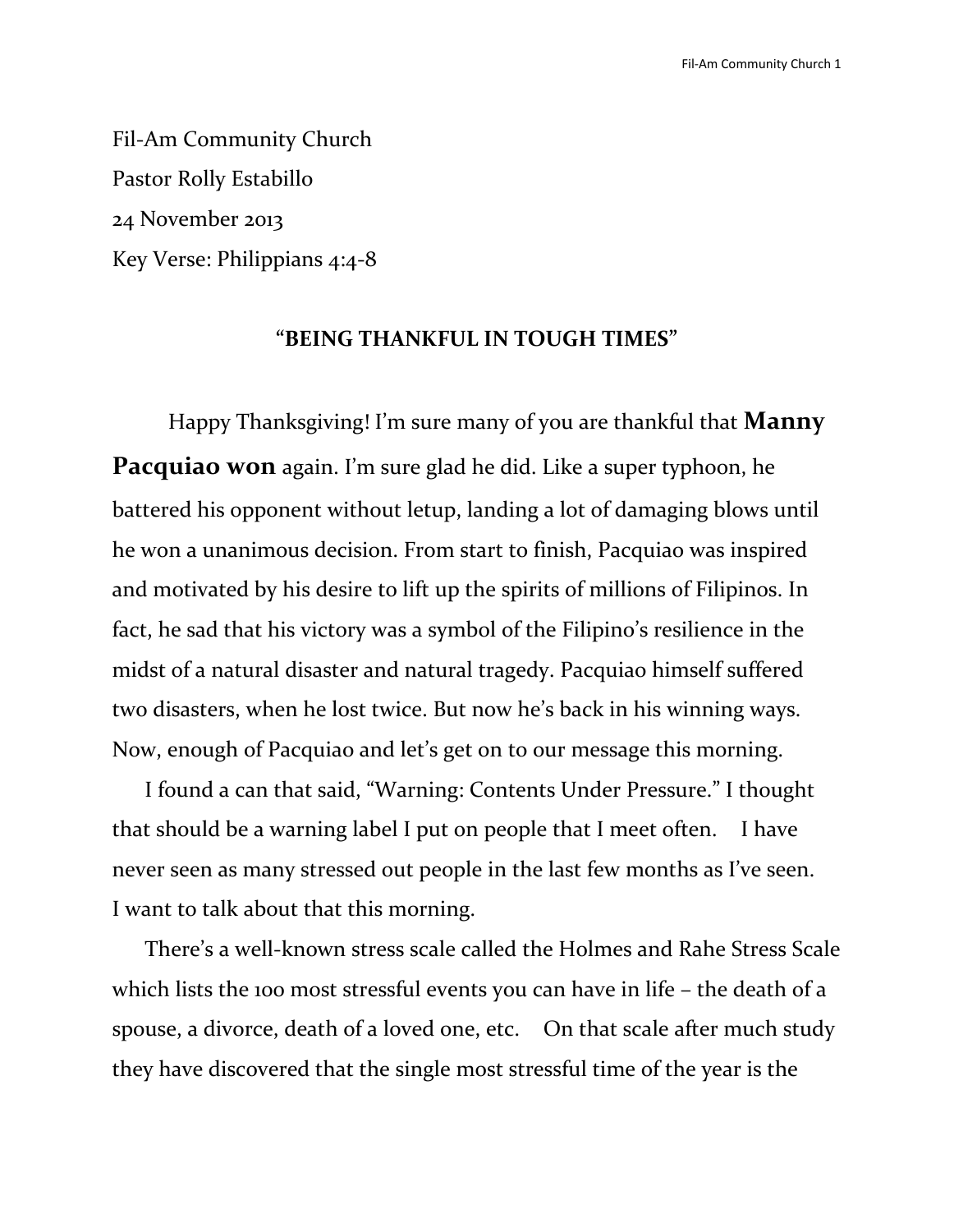period between Thanksgiving and New Years. You start to worry about presents. You start to worry about parties. You start to worry about all kinds of problems that happen, gifts, finances. Some of you worry about the relatives you're going to have to see. The stress level goes up significantly. Someone has said "This is the season to be uptight."

How can you be thankful in tough times? When the economy is not good. When things aren't going your way. How can you be thankful in tough times?

In Philippians 4, Paul says in verse 4, "Rejoice in the Lord always. I will say it again: Rejoice!" Is that possible? Is it always possible to be joyful, no matter what the circumstance? Yes it is.

I'd like to share with you a passage in Scripture that gives you a strategy for surviving seasonal stress. I'd suggest you write this down or print it and then tack it up to your refrigerator wall for the next month to help you make it through the pressured times of the holidays.

In Philippians 4:6-8 Paul says "Do not be anxious about anything but in everything by prayer and petition with thanksgiving, present your requests to God and the peace of God which transcends all understanding will guard your hearts and minds in Christ Jesus. Finally whatever is true and noble and right and pure and lovely and admirable--if anything is excellent or praiseworthy--think."

In this short passage we have the four keys to surviving stress. Let me share with you what these are.

# **1. WORRY ABOUT NOTHING**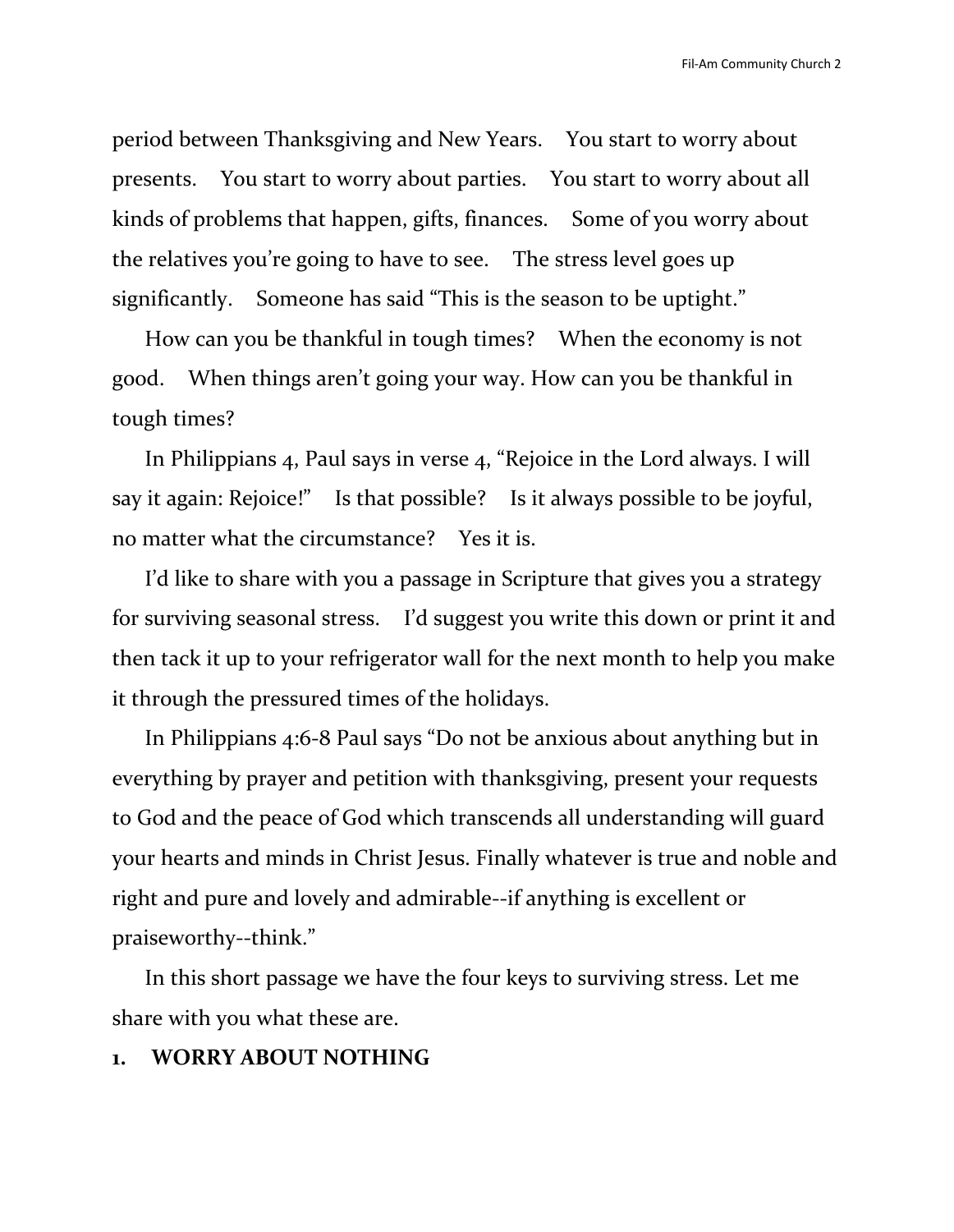V. 6 "Do not be anxious about anything." In other words, do not fret or have any anxiety. That's easier said than done. It's no sweat to say it……. but as soon as you're finished saying it,…. you start worrying about something.

The Smithsonian Institute magazine in a recent article says that we are in the Golden Age of Anxiety. We not only have micro worries, which are your personal worries, but now you're confronted with macro worries, worries of the world. It's no wonder people are uptight.

They get up in the morning to an alarm clock. That sets you off in a negative mood in the first place. It's not a comfort clock, it's an alarm clock. Then the first thing you do is turn on Bad Morning, America.

It's not enough to have your own problems; you've got to have Iraq, Afghanistan, and half a dozen other things happening too. You set down to breakfast to eat your Wheaties and you read the newspaper, which is full of great news!?! It's no wonder you're stressed out by the time you get to work.

Let me give you some facts about worry: Dr. Walter Calvert did a study and discovered that 40% of your worries never happen. So there's 40% of them that you don't even have to worry about. So out of your list of ten worries, pick out four and throw them out because they don't count. Then, 30% of your worries concern the past. Worry cannot change the past and worry cannot control the future. All worry does is mess up today. You can worry about the past all you want to but it's not going to change it. The past is past. It's over. It's gone. And it's not going to control the future no matter how much you worry about it. All worry does is mess you up right now. So you can't control the past, you can't control the future and 40% aren't even going to happen so 70% of your worries are worthless.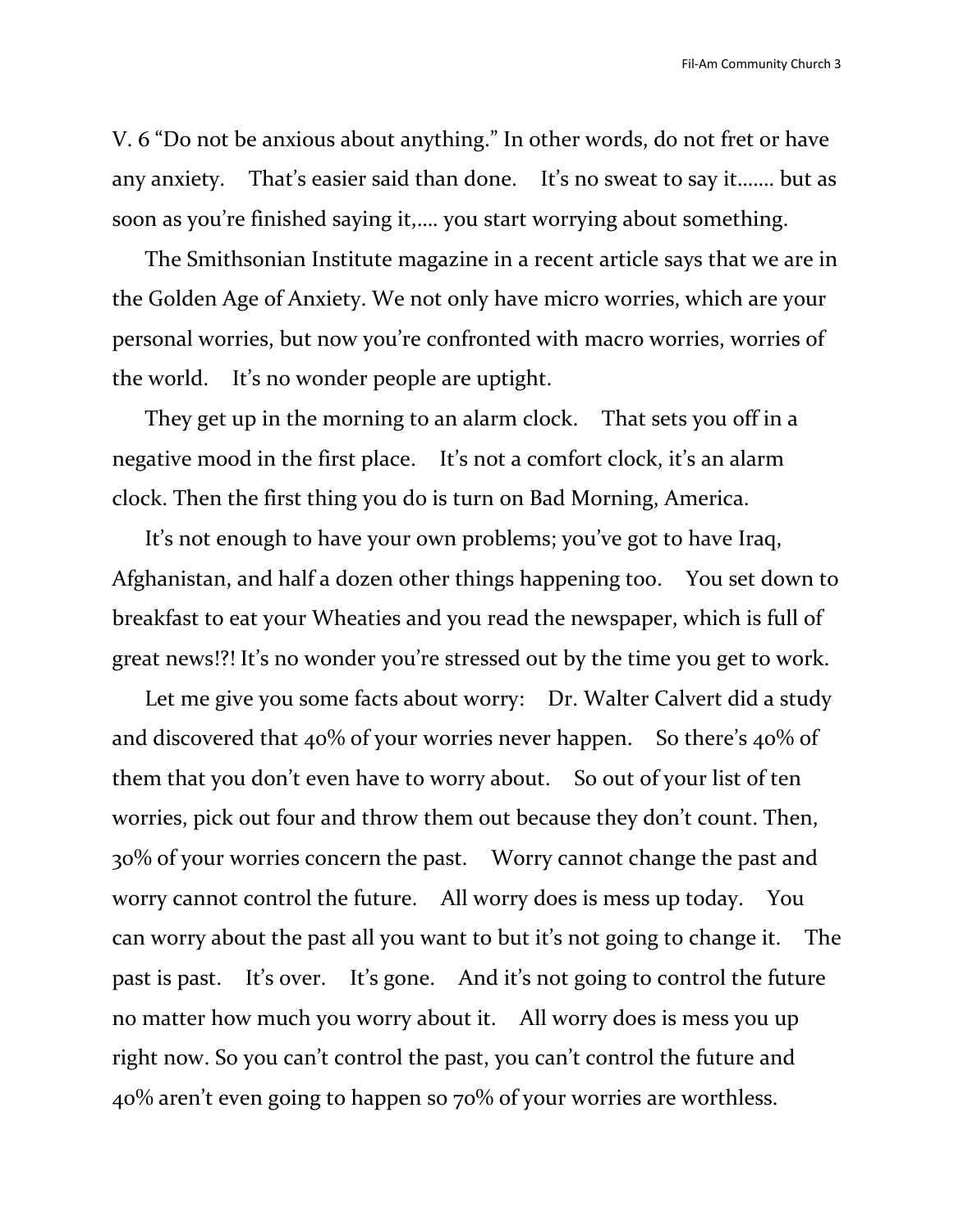Then, 12% of your worries are needless health concerns. Like the hypochondriac who had written on the tombstone, "I told you I was sick!"

Then, 10% of your worries are insignificant and petty issues.

 What's left is 8% . Only 8% of your worries are actual, legitimate concerns.

Worrying doesn't change anything. It's stewing without doing. There are no such things as born worriers. Worry is a learned response. You learned it from your parents. You learned it from your peers. You learned it from experience. That's good news. The fact that worry is learned means it can also be unlearned.

How do you unlearn it? Notice what Jesus says. Matthew 6:34 "Therefore do not worry about tomorrow for tomorrow will worry about itself. Each day has enough troubles of its own."

He's saying don't open your umbrella until it starts raining. Don't worry about tomorrow. Today is the tomorrow you worried about yesterday. Don't do that.

The key to reducing stress in your life is live one day at a time. Don't worry about tomorrow. Just focus on today. Focus on today's issues and problems. Worry about nothing.

It's interesting that when Paul wrote this he was in prison. He was in prison in Rome in a dungeon and he's saying, "Don't worry about anything." Whenever God tells us not to do something, He always has a positive replacement. Whenever God has a "don't" He always has a "do". Anytime He says eliminate this from your life," He adds something in and that's the second step.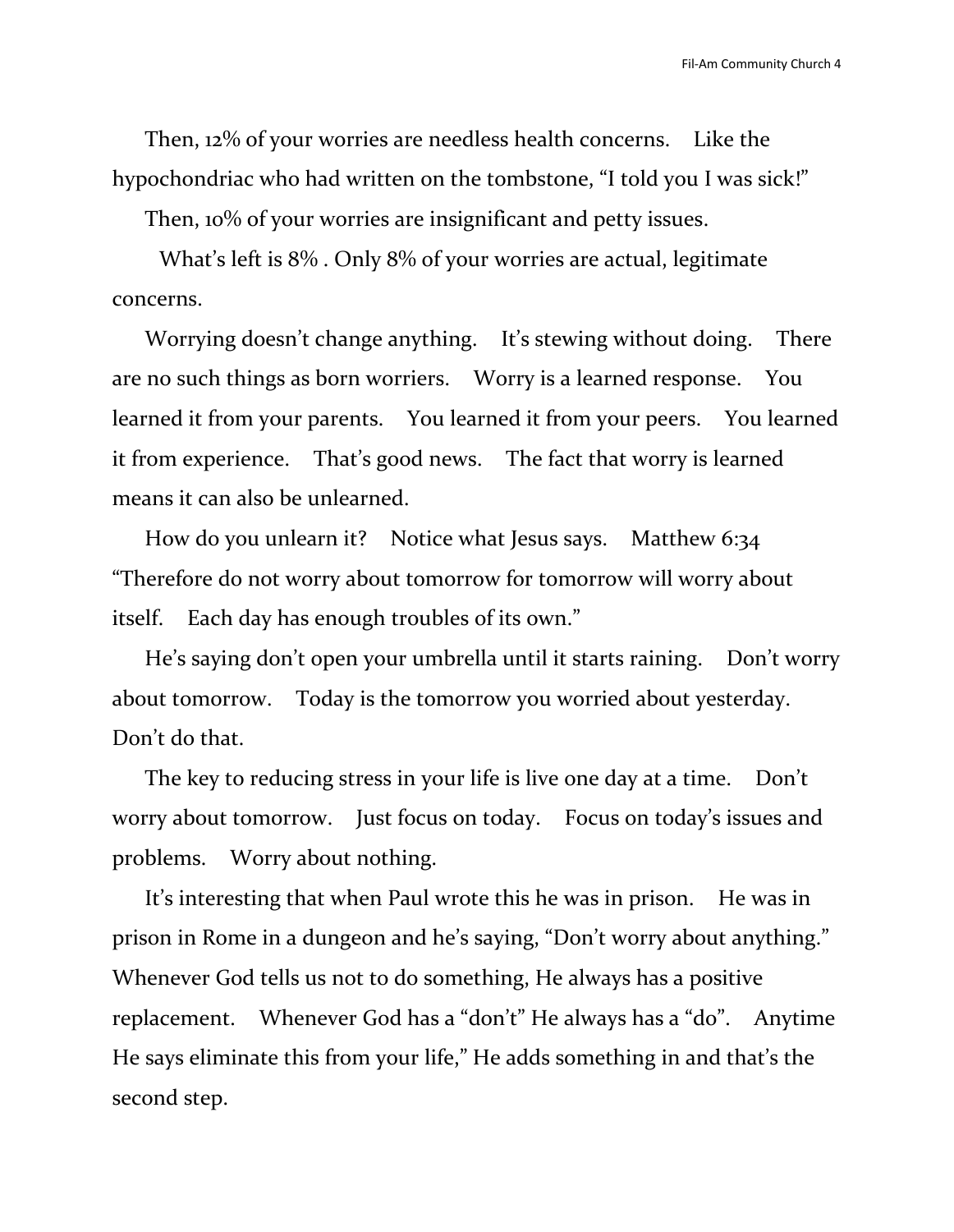## **2. STEP TWO: PRAY ABOUT EVERYTHING.**

"In everything by prayer and petition with thanksgiving, present your requests to God." You say, "I don't have time to pray." If you use the time you have worrying for praying then you'd find the time to pray. If you prayed as much as you worried, you'd have a whole lot less to worry about. Don't add any prayer time to your schedule. Just pray when you used to worry. If you'll do that, you'll find you have plenty of time for prayer. If you pray instead of worry you will have a whole lot less to worry about.

He says "in everything." Not just some things but everything you can pray about it. Some people think God only cares about religious things: God cares about how many people I talk to about Christ or how many people I invite to church, my giving, my tithing. Is God interested in car payments? Yes. Is He interested in postnasal drip? And the heartbreak of a break-up? Yes. He's interested in every detail of your life.

ThePhillips translation of the Bible says: "When you pray, tell God every detail of your life." God is concerned about the big things and the small things. He knows every detail of your life. He has even the hairs on your head numbered. The God who made every thumbprint unique, who made every voice print unique, who made every snowflake unique has no problem handing the details of your life. There is nothing you can not pray about. If it's worth worrying about, it's worth praying about. There is nothing insignificant to God. You can pray about anything and everything.

It says "by prayer and petition." What does petition mean? A petition means a specific, detailed, direct prayer. Most people pray too vague so they never get any answers. They pray such a general way.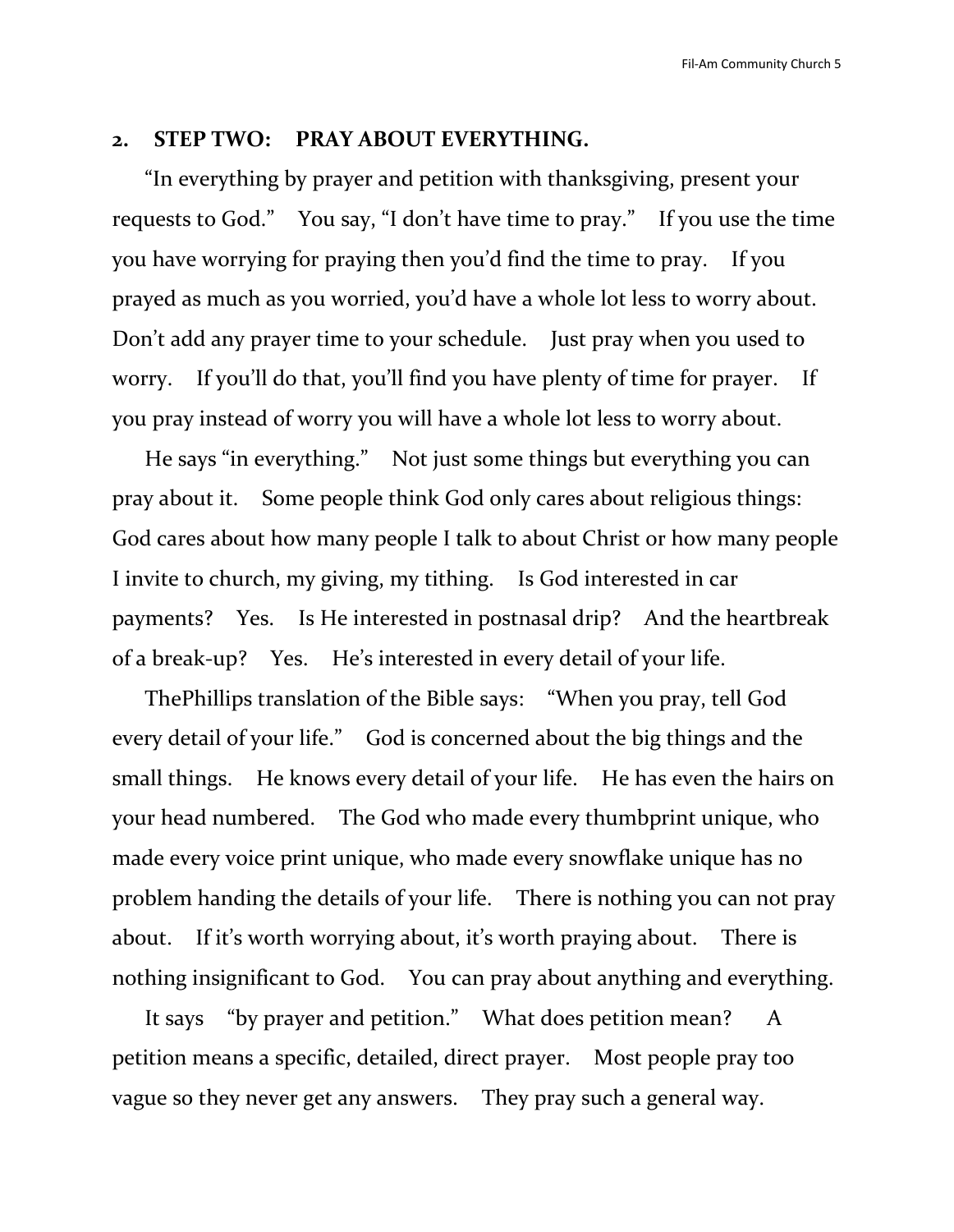Things like, "God, bless me." What is a blessing? Can you define what a blessing is? Sometimes a problem is a blessing. Is that what you're praying? To have some problems? You need to be specific. And it says you can pray about any detail in your life.

1 Peter 5:7 "Cast all your anxiety on him because he cares for you." Notice "all". We have to learn to unload our problems instead of worrying. Prayer is a tremendous release valve. People ask me, "How do you handle the stress?" I just turn it over to the Lord. I release it to God. I love the word in Greek "unload". It literally means, "just let it drop." It's not toss it or throw it or heave it fifteen feet. It says this is the kind of load that's so heavy you couldn't hoist it if you had to – just let it go. He says that's what God says to do with your worries. Dump them on God. Unload them. Learn to unload your stress through prayer.

I read recently that major life insurance companies have done studies and discovered that if you attend church every week you will live on the average 5.7 years longer than people who don't attend church every week. Why? One guess I have is that those people who do go to church unload on the Lord. They decompress. They let God have their worries. If you don't talk it out to God, you'll take it out on yourself. When you swallow your worries your stomach keeps score. You've got to let it go, unload it.

The Phillips translation of the Bible puts 1 Peter 5:7 this way "You can throw the whole weight of your anxieties upon Him for you are His personal concern."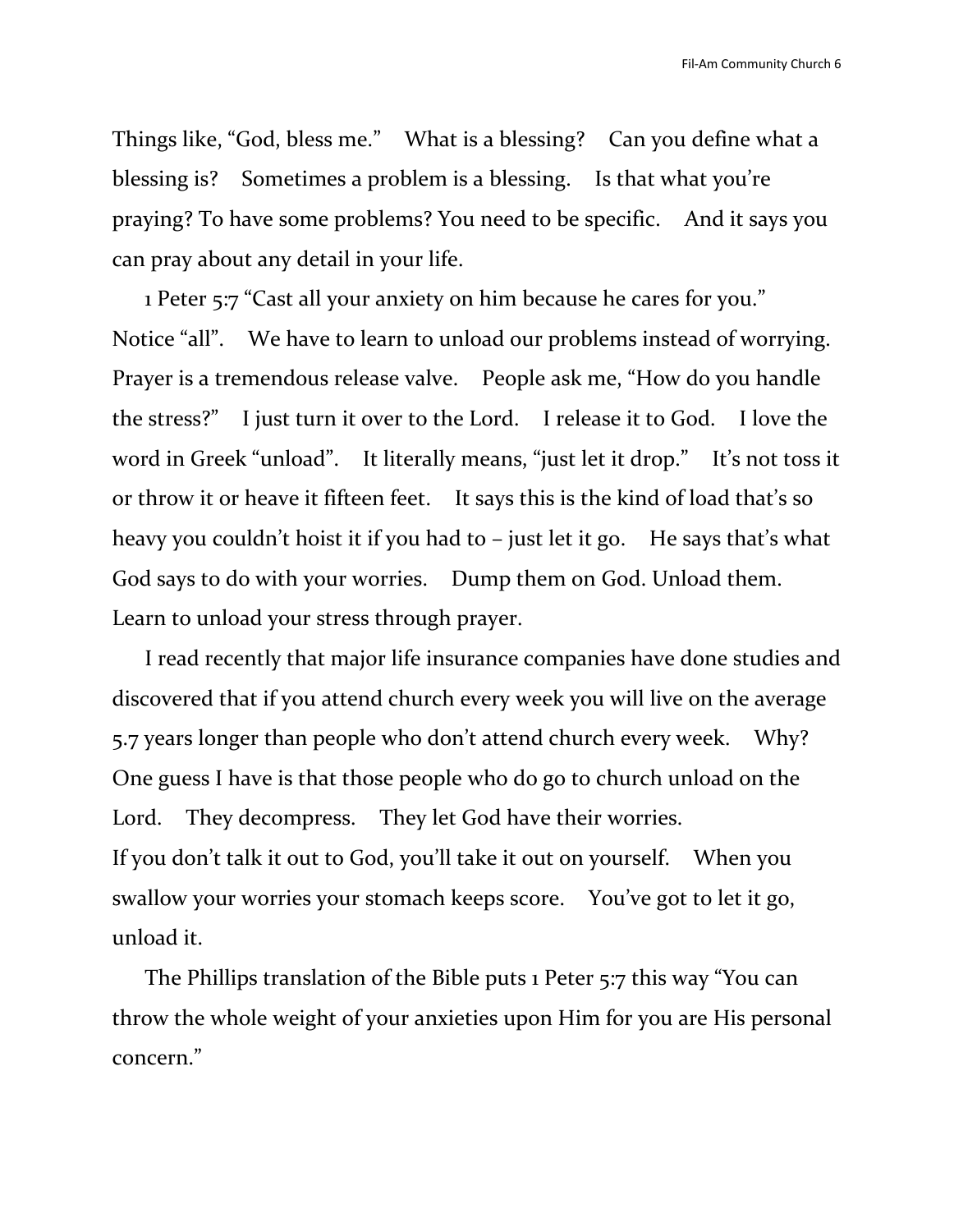So, just ask God to help you with those worries, those problems, those stresses because he cares for you deeply. And here's the plain truth: No problem is too big or too small to pray about.

Paul says if you want to relieve stress here's what you do: Worry about nothing and pray about everything. Simple, but it's something that you have to learn over and over.

### **3. THIRD STEP: THANK GOD IN ALL THINGS**

"With thanksgiving, present your requests to God." The Good News version says: "Always asking Him with a thankful heart." Whenever you pray, you should always pray with thanksgiving.

I've shared with you before that the healthiest human emotion is not love but the healthiest human emotion is gratitude. It actually increases your immunities. It makes you more resistant to stress and less susceptible to illness. It's the healthiest emotion. The attitude of gratitude. People who are grateful are happy. But people who are ungrateful are miserable because nothing makes them happy. They're never satisfied. It's never good enough. So if you cultivate the attitude of gratitude, of being thankful in everything, it reduces stress in your life.

There used to be an old song, "Count Your Blessing, Name Them One By One." I think that's a good thing for you to do. Go make a list. I did yesterday. I sat down and made a list of things I was grateful for – my wife, my kids, they all know the Lord, the wonderful directors that God has brought to serve with me here.

Be thankful in all things**.** 1 Thessalonians 5:18 "Give thanks in all circumstances for this is God's will for you in Christ Jesus." Circle "in".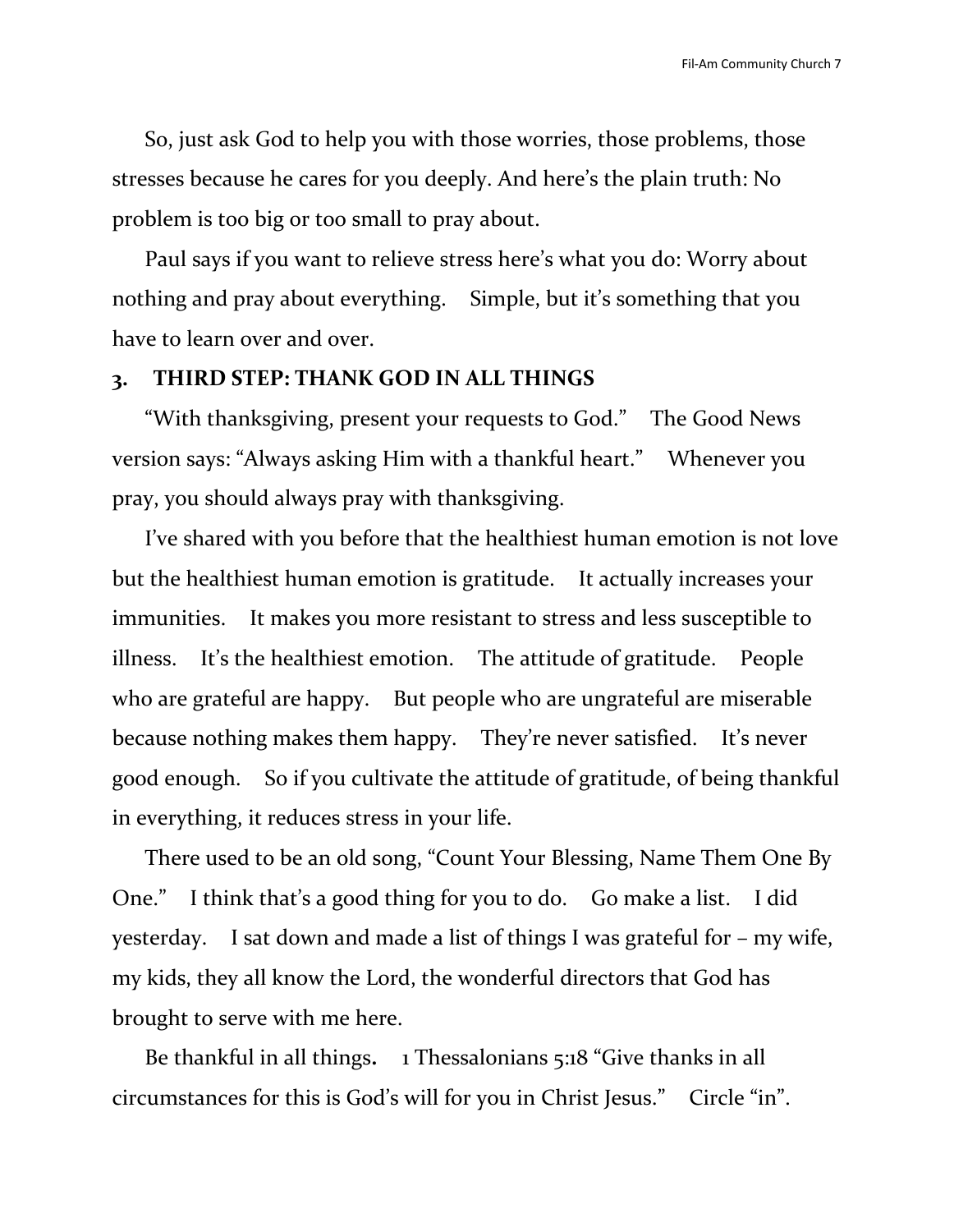That's one of the most important words to keep you from misinterpreting this verse. It does not say "Give thanks for every circumstance." That's often a misinterpretation you hear with TV preachers. They'll say things like, "You should give thanks for everything." The Bible doesn't teach that.

It says give thanks in every circumstance. You have a flat tire … "Thank God." ?? I just had a car wreck ... "Praise the Lord!" Be serious. That's loony Christianity not biblical Christianity.

You don't have to give thanks for evil in the world. If my children were murdered I would not be thankful. If my wife came down with cancer, I would not be thankful. When there is a war with one country against the other, I'm not thankful for the war. The Bible does not say be thankful for evil. It says "In every circumstance give thanks." Not for every circumstance. What's the difference? Even out of bad God can bring good. In every circumstance, no matter how bad it is, you can give thanks to God because (a) I know He has a purpose bigger than the problem and (b) He will give me the power to overcome the problem, and (c) I will grow through the experience if I allow it to help me grow. In every circumstance. Even in the evil that happens in the world I can be thankful because I know God is greater than the problem.

A lot of people ask me, "How do I know what God's will is for my life?" It's right there. "Give thanks in all circumstances for this is God's will." You want to know God's will for your life? "In everything give thanks." In fact, if you're not experiencing the attitude of gratitude you're out of God's will.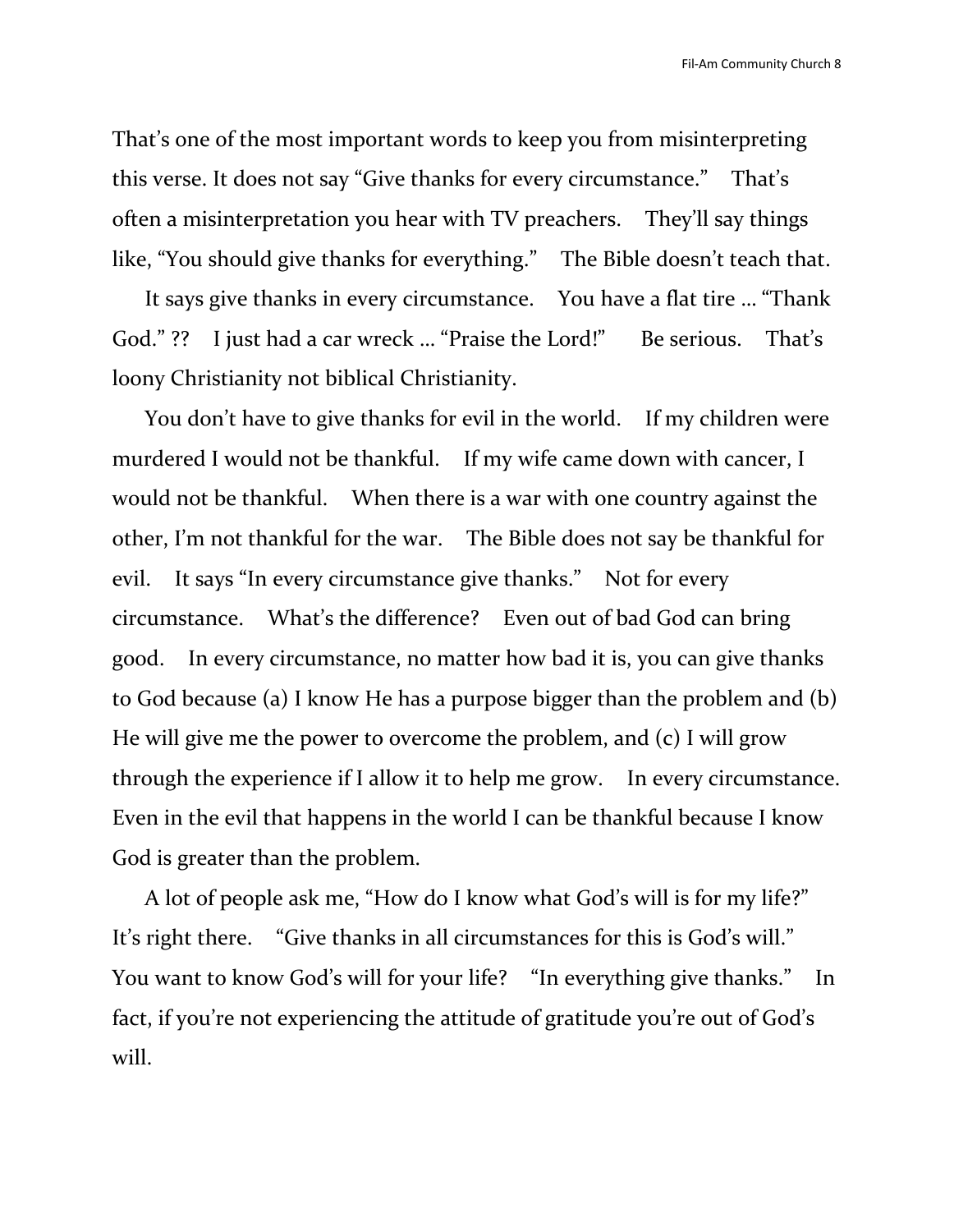How can I be grateful when I've lost so much? I've lost my job, I've lost my health, I've lost my husband or wife. Imagine if you were a typhoon survivor in the Philippines. How can I be thankful in that situation? You look not at what you've lost. You look at what you have left. And you have an awful lot left. You're still alive. So, you look at what you have left.

So the question is: What are you taking for granted? Your health? Your freedom? Your relationships? In everything give thanks. Gratitude is a stress reliever because it gets your eyes off the problem and puts it on the positive things in your life.

I worry about nothing. I pray about everything. I give thanks for all things.

### **4. THINK ABOUT THE RIGHT THINGS**

"Finally brothers, whatever I true, noble, right, pure, lovely, admirable--if anything is excellent or praiseworthy--think about such things." The fourth point is this: If you want to reduce the level of stress in your life, you must change the way you think.

None of us use our brain to our potential, the potential God has given us. Whatever you put in your brain is what's going to come out. It's like a computer. Garbage in, garbage out. Whatever you feed into your mind, whatever you think about is going to come out in your life. The way you think determines the way you feel. And the way you feel determines the way you act. So he says if you want to change your life, you need to change what you're thinking about. If you're reading the newspapers more than you're reading the Bible and you're watching television, it seems like movies and TV today glorify the unhealthy in life rather than the healthy.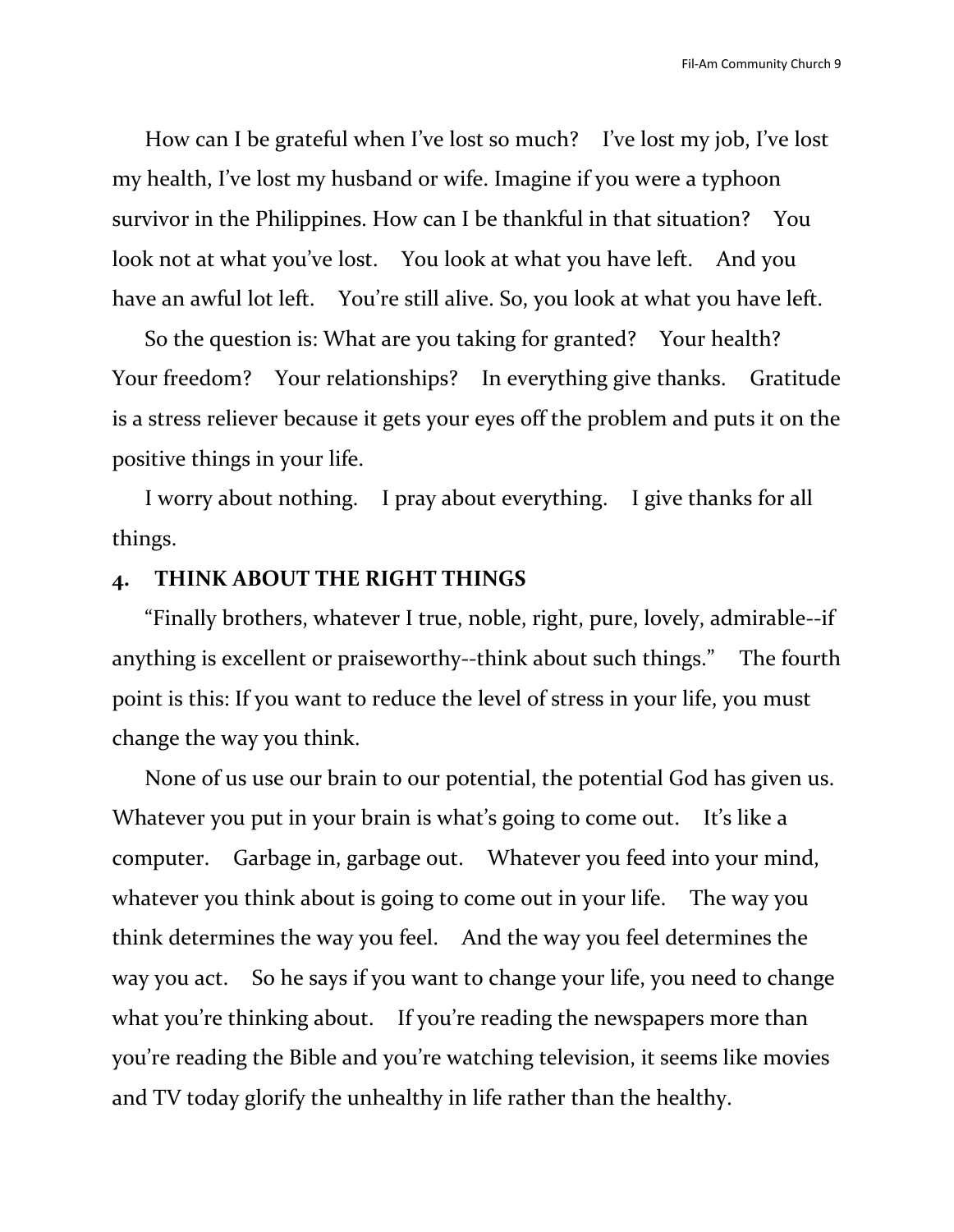It says think about the things that are true, noble, right, lovely, admirable. Does that describe the typical movie? Not a chance! Most typical movies are the exact opposite of that. It says fill your mind with those things. Fix your mind. It involves a deliberate conscious choice where you change the channels. You choose to think about the right things. Focus on the positive and on God's word. Why? Because the root cause of stress is the way I choose to think. Why is it that you can take two people, put them in the exact same circumstance? One of them is blown away and they fall apart, collapse emotionally. The other handles it with no problem, unruffled feathers. Obviously, the problem is not the circumstance. It's your response. It's how you're viewing it. Your perspective. How you're interpreting life. And that's your choice, how you're choosing to look at the problems you're going through right now is the source of your stress.

Your problem is not your problem. Your problem is how you choose to respond to your problem. You've got to think about it in the right way.

**Proverbs 23:7 says, "As a man thinks in his heart, so is he."** What do you think about most? What dominates your mind? Whatever you think about the most is what you're becoming. We always move toward what we're focusing on. If you want to become like Christ, you think about Him. Fill your mind with the Bible.

What is the result of doing these things? Worry about nothing, pray about everything, thank God in all things, keep my mind on the right things. What's the result? V. 7 "And the peace of God, which transcends all understanding, will guard your hearts and your minds in Christ Jesus."